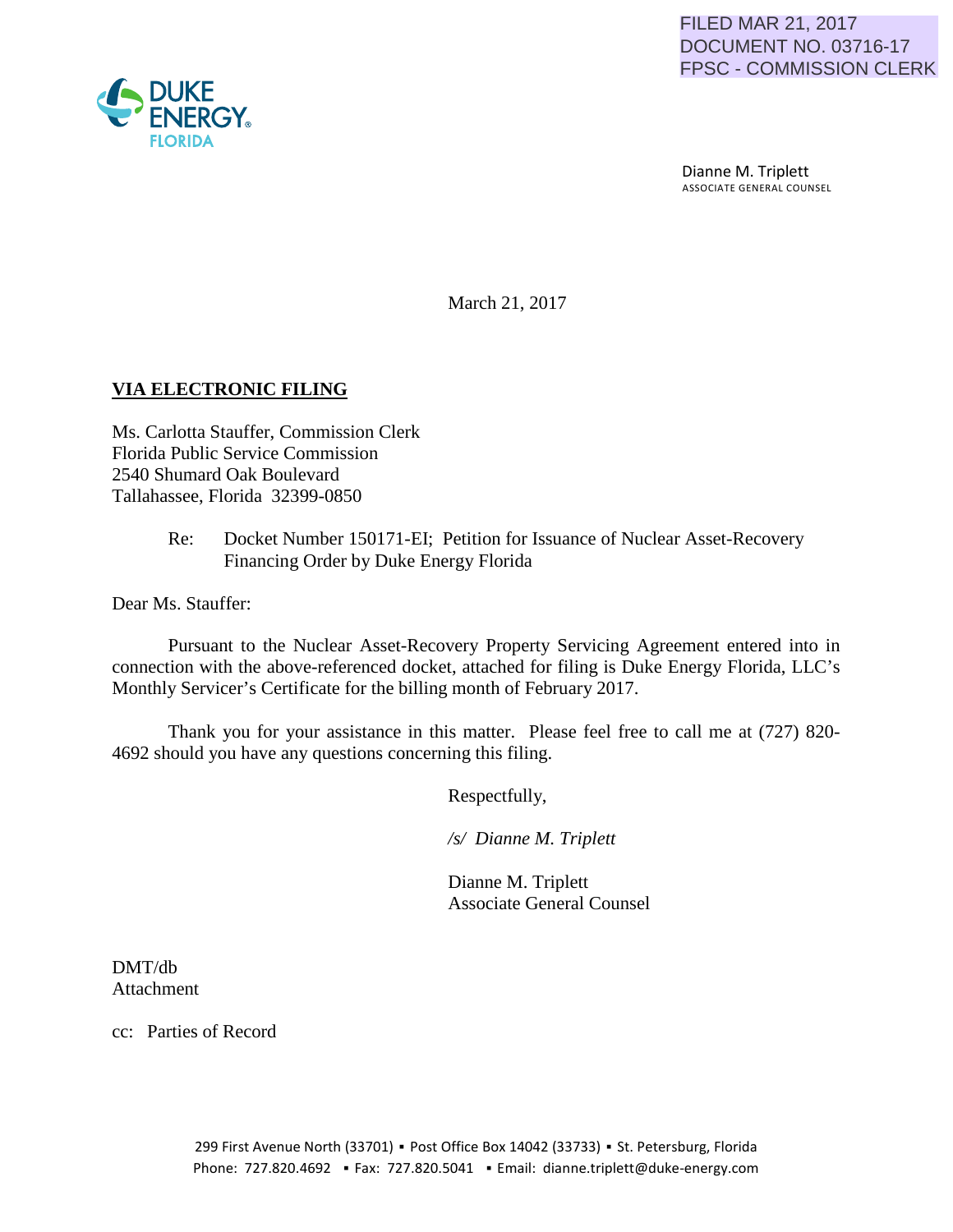## **MONTHLY SERVICER'S CERTIFICATE** DUKE ENERGY FLORIDA PROJECT FINANCE, LLC

## \$1,294,290,000 Series A Senior Secured Nuclear Asset-Recovery Bonds

Pursuant to SECTION 3.01(b) of the Nuclear Asset-Recovery Property Servicing Agreement dated as of June 22, 2016 by and between Duke Energy Florida, Inc., as Servicer, and Duke Energy Florida Project Finance, LLC, as Issuer (the "Servicing Agreement"), the Servicer does hereby certify as follows:

Capitalized terms used but not defined in this Monthly Servicer's Certificate have their respective meanings as set forth in the Servicing Agreement. References herein to certain sections and subsections are references to the respective sections or subsections of the **Servicing Agreement.** 

Current BILLING MONTH: February 2017

## Current BILLING MONTH: 1/31/2017 - 2/28/2017

| Standard Billing for prior BILLING MONTH: January 2017         |                  |       |
|----------------------------------------------------------------|------------------|-------|
| <b>Residential Total Billed</b>                                | Ś<br>160,128,508 |       |
| Residential NUCLEAR ASSET-RECOVERY CHARGE ("NARC") Billed      | 3,734,616        | 2.33% |
| General Service Non-Demand Total Billed                        | 15,602,317       |       |
| <b>General Service Non-Demand NARC Billed</b>                  | 279,211          | 1.79% |
| <b>General Service Billed</b>                                  | 1,149,774        |       |
| <b>General Service NARC Billed</b>                             | 21,625           | 1.88% |
| <b>General Service Demand Total Billed</b>                     | 84.991.779       |       |
| General Service Demand NARC Billed                             | 1,954,242        | 2.30% |
| <b>Curtaliable Total Billed</b>                                | 93,234           |       |
| Curtailable NARC Billed                                        | 1,741            | 1.87% |
| <b>Interruptible Total Billed</b>                              | 8,260,753        |       |
| <b>Interruptible NARC Billed</b>                               | 211,730          | 2.56% |
| <b>Lighting Total Billed</b>                                   | 2,022,207        |       |
| <b>Lighting NARC Billed</b>                                    | 13,314           | 0.66% |
| YTD Net Write-offs as a % of Total Billed Revenue (see Note 1) |                  |       |
| Non-Residential Class Customer Write-offs                      |                  |       |
| <b>Residential Class Customer Write-offs</b>                   |                  |       |
| <b>Total Write-offs</b>                                        | 0.16%            |       |
| Aggregate NARC Collections (see Note 2)                        |                  |       |
| <b>Total NARC Remitted for Current BILLING MONTH</b>           |                  |       |
| <b>Residential NARC Collected</b>                              | \$<br>3,788,111  |       |
| <b>General Service Non-Demand NARC Collected</b>               | 283,100          |       |
| <b>General Service NARC Collected</b>                          | 22,068           |       |
| <b>General Service Demand NARC Collected</b>                   | 1,982,327        |       |
| <b>Curtailable NARC Collected</b>                              | 1,261            |       |
| Interruptible NARC Collected                                   | 215,004          |       |
| <b>Lighting NARC Collected</b>                                 | 13,241           |       |
| <b>Sub-Total of NARC Collected</b>                             | ŝ.<br>6,305,112  |       |

\$.

6,305,112

**Total Current NARC Collected and Remitted**